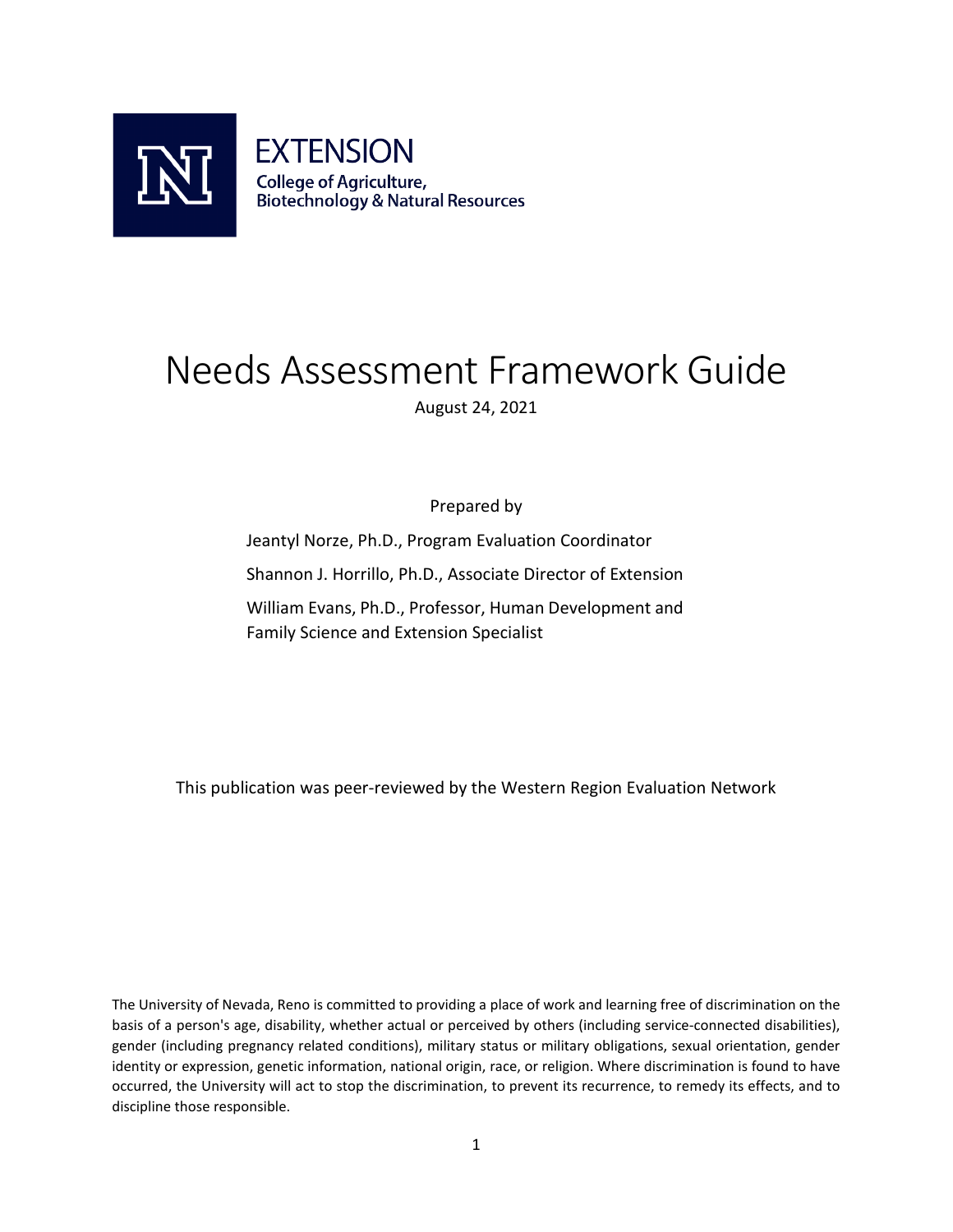## Table of Contents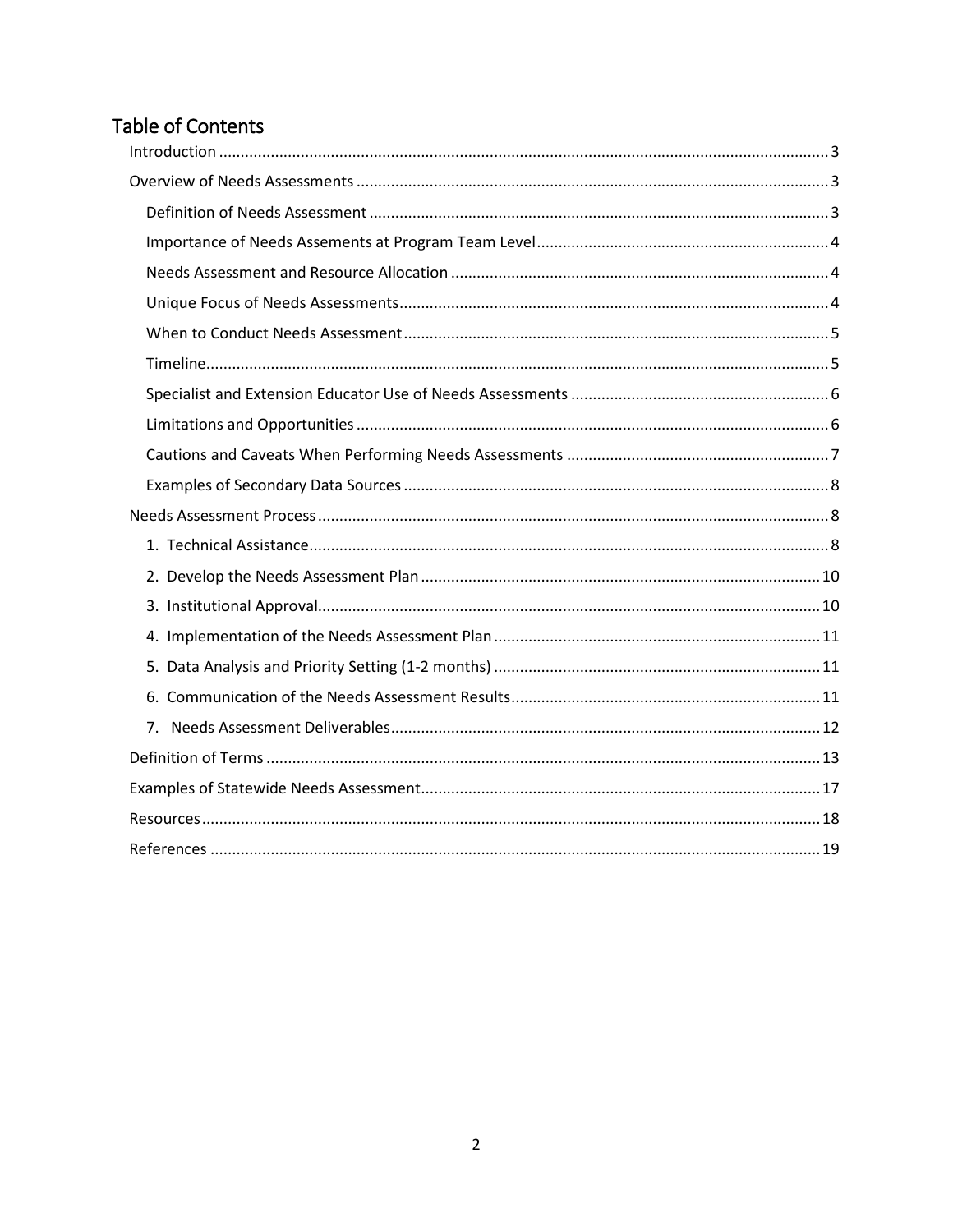## Needs Assessment Guide

## <span id="page-2-0"></span>Introduction

 The University of Nevada, Reno Extension developed a Needs Assessment Framework to guide by Extension are systematic, data-based, result in a formal report, and used as part of the the needs assessment approach and process in the state. The Framework is designed to add consistency in the organizational approach to needs assessments and increase validity of the results. The formal needs assessment process is utilized, in that, needs assessments conducted program planning process.

 The formal needs assessment approach undertaken by Extension is intentionally designed to be their time and increased relationships and collaboration, while simultaneously meeting of resources, and up-to-date and readily available needs assessments for use by Extension professionals and the community. In the end, the purpose is to develop high-quality programs beneficial to faculty, the organization, and Nevadans. Benefits to faculty include better use of teaching and research responsibilities. The organizational benefits include a more efficient use based on identified needs to strengthen the social, economic and environmental well-being of Nevadans.

 This Needs Assessment Guide sets the organizational standard for needs assessments and is process that will be used by Program Teams to conduct needs assessments. For more information on Program Teams visit[: https://extension.unr.edu/publication.aspx?PubID=3507.](https://extension.unr.edu/publication.aspx?PubID=3507) Specialists and Extension Educators may find the information useful both as members of a designed for multiple audiences. Primarily, it articulates the Needs Assessment Framework and Program Team and faculty responsible for the development and implementation of programs. Further, the Needs Assessment Guide outlines some ways Extension Educators and Specialists may find the statewide needs assessments helpful in their own work.

## <span id="page-2-1"></span>Overview of Needs Assessments

## <span id="page-2-2"></span> **Definition of Needs Assessment**

 resources. The priorities are based on identified needs." (Witkin & Altschuld, 1995, p. 4). "A needs assessment is a systematic set of procedures undertaken for the purpose of setting priorities and decisions about program or organizational improvement and allocation of

 current and desired state of affairs—to set priorities for planning and action. Therefore, a need programs because if it is not well defined, it can lead to ill-conceived programs. It also is reflect the perspective of a person or groups at a particular point in time. The change in a population's needs is usually caused by changing standards of living, changing sociopolitical environments, and changing resources and technology.<br>3 A needs assessment examines the nature and causes of a need—discrepancy between the is a concept that deserves careful analysis by those responsible for the planning of Extension important to remember that needs change overtime and that needs assessment outputs only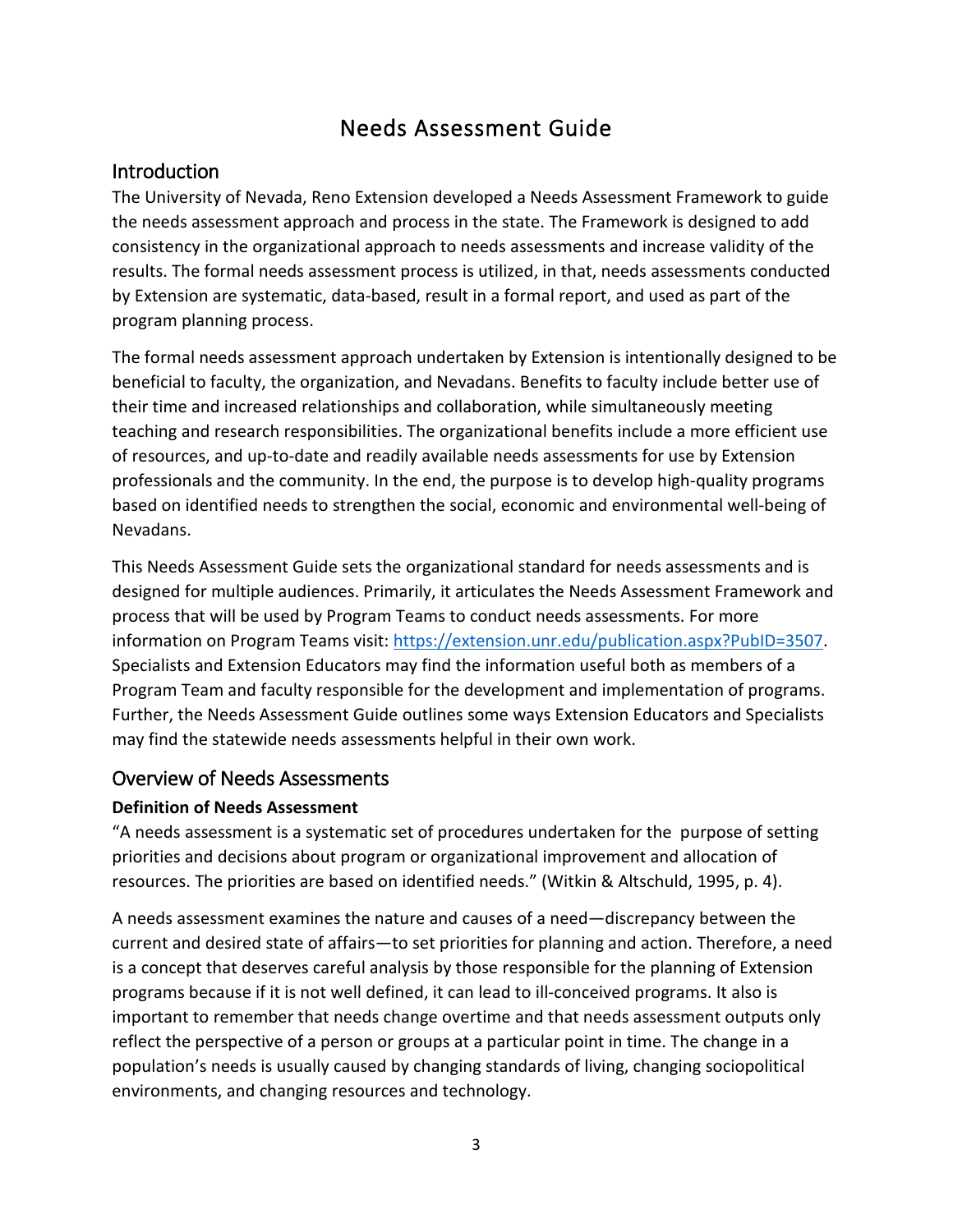## <span id="page-3-0"></span> **Importance of Needs Assements at Program Team Level**

 identify both county and statewide needs and priorities within a particular area. Program assessments at the Program Team level provides an opportunity to leverage expertise, time and on county and statewide needs for Extension professionals and the community. The Program Team structure provides a mechanism for faculty to work collaboratively to Teams are comprised of faculty with subject matter expertise. As such, conducting needs energy in a more efficient manner than individual faculty needs assessments. If each academic faculty conducts their own needs assessment there could be considerable overlap and duplication in the scope, target audience and geographic focus. Moving to a Program Team level needs assessment structure helps assure alignment with Extension's legislatively mandated program areas, while establishing a process to maintain relevancy and information

 Each Program Team will form one Needs Assessment Task Force (NATF) responsible for creating and support the process along with faculty from the Program Team. This will help ensure that assessments. Additionally, a team approach led by a technical expert will help reduce individual bias that can influence the needs assessment plan, implementation and interpretation of the and implementing the needs assessment. The NATF will include technical expert(s) to advise Extension faculty have the technical assistance and support needed to conduct needs data.

 efforts of Working Groups to develop high-quality statewide programs and strategies to address the needs. See the [Program Team Guidelines \(2020\)](https://extension.unr.edu/publication.aspx?PubID=3507) for more information on Program The Program Team needs assessments are meant to inform Extension's priorities and guide the Teams and Working Groups.

## <span id="page-3-1"></span> **Needs Assessment and Resource Allocation**

The Program Team Chair may use available resources to aid in completion of the needs assessment, including existing support staff, interns, hiring of additional staff (e.g., student, hourly/temporary employee), or contracting for services with an outside agency. However, once the needs assessment is completed, it should reflect Extension's mission and exhibit the scientific rigor expected.

 The needs assessment may also help in resource allocation through alignment of strategies and efforts across faculty, identification of new opportunities to seek extramural or other funding and allocation of existing resources for greater impact. The needs assessment results may also help faculty in determining that existing programs are no longer needed or must be adapted to meet current needs. The output may also be used to inform new communication strategies and partnerships with Extension's stakeholders.

## <span id="page-3-2"></span>**Unique Focus of Needs Assessments**

 Needs assessments should focus on the problems rather than means or solutions. It is critically to the problems being investigated. Many needs assessment efforts are initiated with the important that the individuals involved in assessing needs avoid providing premature solutions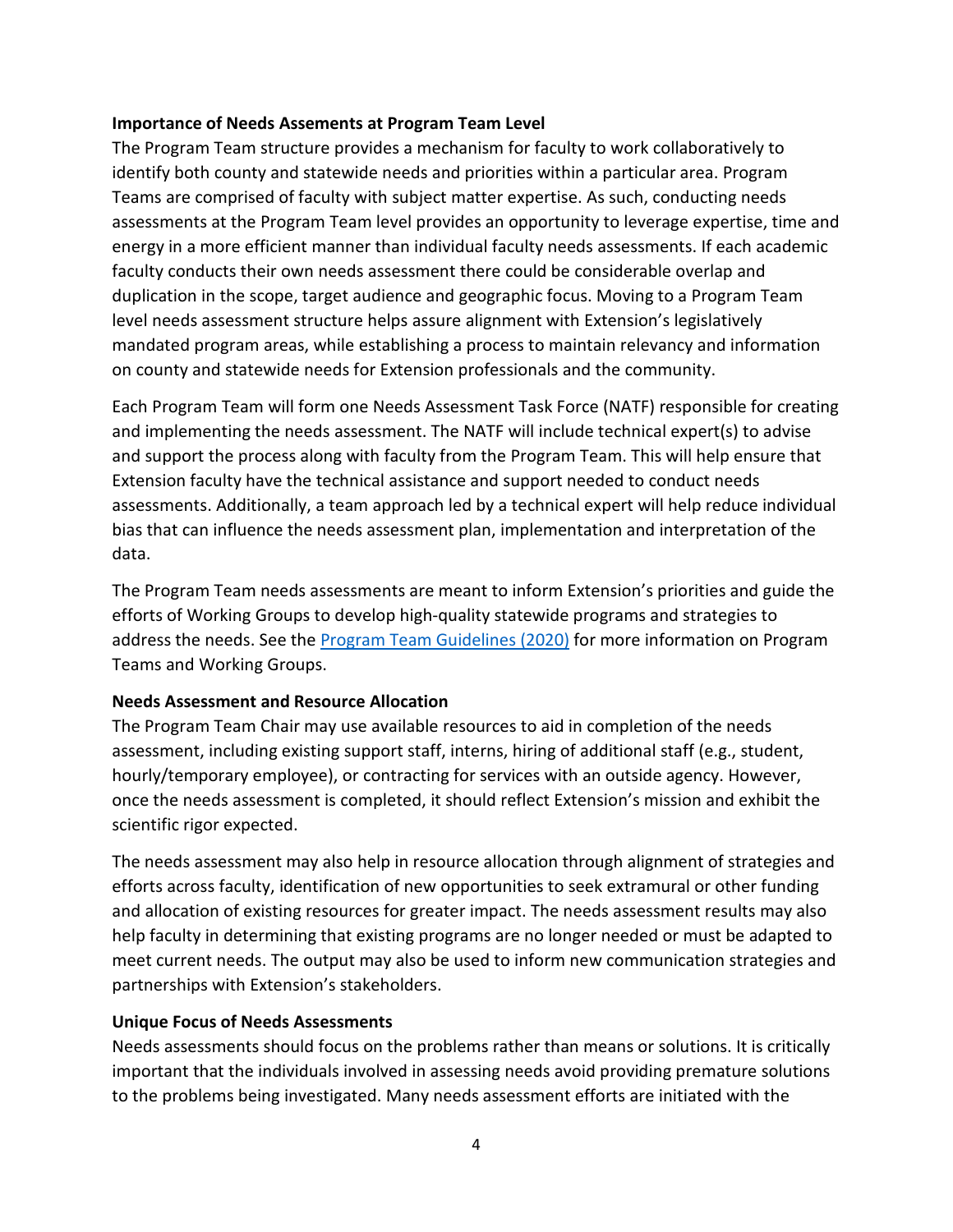instance, the problems are frequently framed in terms of solutions and are often summmed up in the word "more", which too often leads to program maintenance and expansion—status quo (Kettner et al., 2013). implicit assumption that problems are fully understood and their solutions are known. In this

 meets the population's real needs. Therefore, a needs assessment should initially focus on should involve a fresh look at the problems without asssumptions about services or activities. A needs assessment is a blueprint for long-range planning and "we can never assume we have the final word on people's needs" (Etling & Maloney, 1995, p.10). Commitment to business as usual is understandable, but it inhibits efforts to initate change that understanding the problems rather than generating solutions. In addition, a needs assessment

final word on people's needs" (Etling & Maloney, 1995, p.10).<br>All Program Teams need to have a discussion of Extension's mission and vision statements and not start from a pre-defined set of problems, solutions or priorities. This is important to keep Teams may have a strong justification for starting with pre-defined broad program areas. needs assessments should flow from those documents. Generally, needs assessments should Extension viable and relevant within the state and the communities. However, some Program

## <span id="page-4-0"></span>**When to Conduct Needs Assessment**

 As "need" is a normative concept shaped by social, political, and economic environments, it is Program Team is expected to conduct a comprehensive, formal needs assessment every five to conduct a non-formal needs assessment before the regular timeframe in case of a major change and natural disaster) event. A non-formal needs assessment usually requires a lower situation, an estimate of the immediate needs and an outline of the priorities for an early response from Extension. important for large organizations such as Extension to set up plans for continuous, on-going needs assessments. Having plans to conduct needs assessments on a regular basis will allow Extension to become more responsive to the changing needs of Nevadans. Therefore, each seven years to inform change in Extension programming. However, the Program Team may internal (e.g., budgetary reductions) and/or external (e.g., political, economic, or societal level of investment in the design, implementation and analysis, but the results must be credible. The non-formal needs assessment should provide a rapid overview of the emergency

## <span id="page-4-1"></span>**Timeline**

Program Teams should plan for Needs Assessments to take 12-15 months. Key milestones with anticipated timelines are below:

- Needs Assessment Plan Developed 3 months
- Needs Assessment Plan Implemented 5 to 7 months
- Data Analysis and Priority Setting Completed 1 to 2 months
- Needs Assessment Report Developed 3 months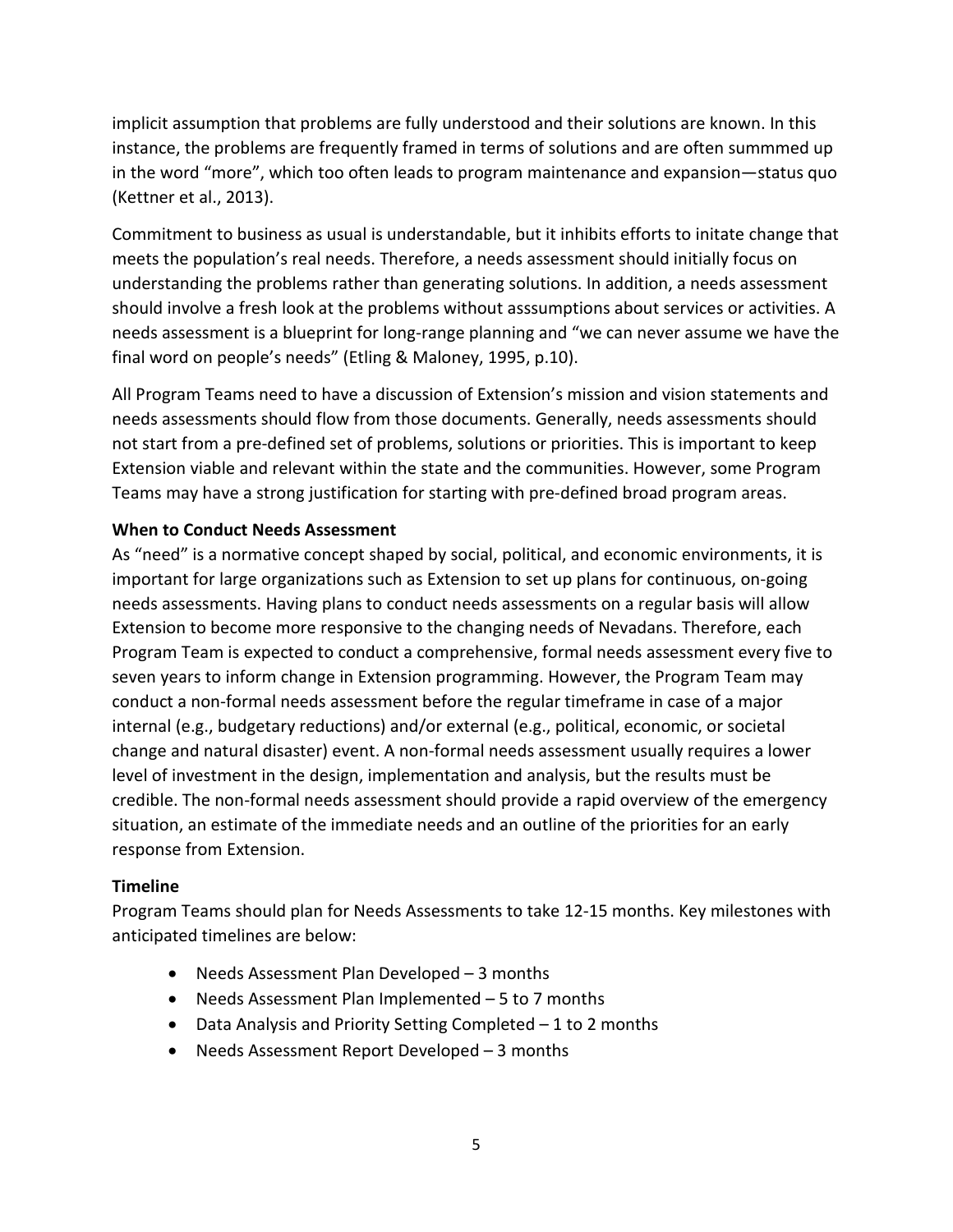Following development of the report, Program Teams are encouraged to submit the report for peer review and publication through Extension's process:

[https://extension.unr.edu/publication.aspx?PubID=2923.](https://extension.unr.edu/publication.aspx?PubID=2923) The Program Team may discuss and agree on additional needs assessment deliverables.

#### <span id="page-5-0"></span>**Specialist and Extension Educator Use of Needs Assessments**

 Extension Educators. Specialists are encouraged to utilize the results of the Program Team a more comprehensive picture related to problems or needs within their subject matter area. Program Teams will share the data, results and needs assessment report with Specialists and needs assessment in the development or adaptation of educational programs, in-service training and curricula. However, as subject matter experts, Specialists may need additional information on a priority identified or to supplement the needs assessments in order to provide

 presentation of the needs assessment data and findings, how to utilize the state findings at the county level needs and develop implications for their counties and programming. This approach Educators to more quickly address real issues in the county that connect to statewide needs, Each Program Team is expected to provide an in-service training to Extension Educators following completion of the needs assessment. The in-service training will include a local level and help Extension Educators use the overall findings as a guide to explore their of utilizing the Program Teams' needs assessments, to the extent possible, will allow Extension programs and/or expertise.

## <span id="page-5-1"></span>**Limitations and Opportunities**

 well as an assessment of the validity and reliability issues related to the data. More generally, offer concrete evidence to determine the best direction for addressing the priorities developed from the process. All research and data collection activities—including needs assessments—have potential strengths and limitations associated with their design decisions. For formal needs assessment reporting, limitations should be carefully documented and often involve a brief discussion of the strengths and weaknesses of the selected methods, sample, and analytical procedures, as needs assessments can be a time-consuming process with challenges associated with analyzing complex normative, percieved, relative, and expressed needs to develop organizational and community priorities to be addressed. Ultimately, needs assessments are most effective if they

 The benefits of needs assessments include helping Extension and the communities it serves to and in certain instances those opportunitities may be more valuable than trying to do a little bit of good for a large number of people. The process also builds credibility with stakeholders for Exension remain relevent and nimble within our dynamic societal, environmental, and allocate their limited resources to high priority needs. The process aims to help identify areas that will do the most good for the most people over time (Donaldson & Franck, 2016) although there are instances where Extension can have a huge impact with a small number of people, Extension program development and helps provide justification for new and ongoing program activity. Systematic needs assessments identify emerging information and issues, helping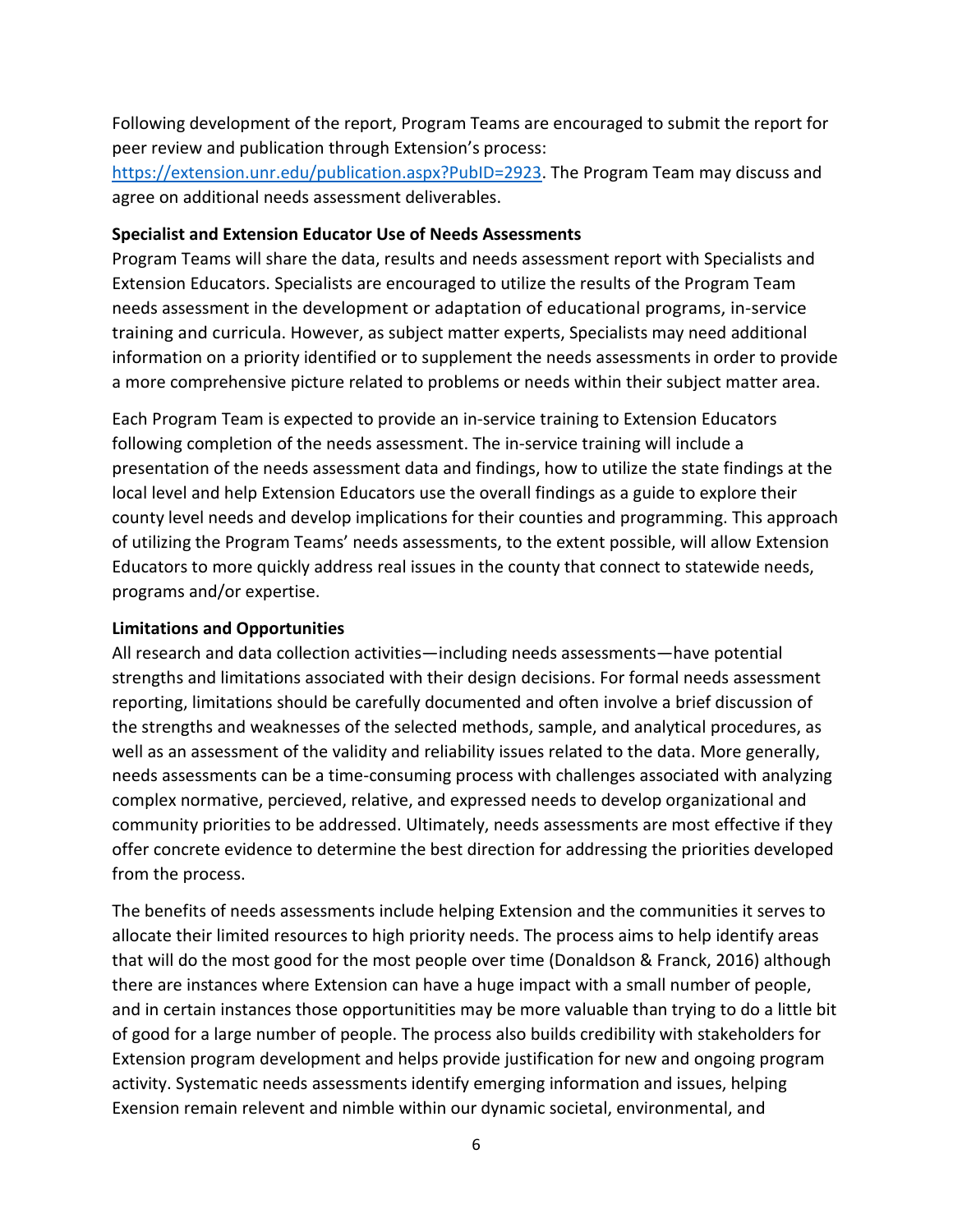collaboration, while reducing the amount of time needed for the process. This structure also educational world. They also can clarify Extension's activities, reduce mission drift and program duplication while identifying educational and service gaps, build strong relationships with community members and stakeholders, and improve educational delivery. Program Team level needs assessments offer the opportunity to improve organizational efficiencies and helps create increased capacity among Program Team members, helps instill consistancy across needs assessment projects and provides a framework to apply statewide assessments to evaluate county level needs.

#### <span id="page-6-0"></span>**Cautions and Caveats When Performing Needs Assessments**

There are some common mistakes that people who conduct needs assessments (needs assessors) need to avoid making when performing needs assessments. These issues are very important to be aware of from the beginning (Donaldson & Franck, 2016).

 *Disregarding issues***—**This often occurs unintentionally because it is easy to overlook issues that needs assessors are not familiar with the issue, do not feel it is an important issue or feel that mistakes in needs assessments and, just to be clear, it has no place in the process. including service providers, community leaders, and those affected by the problems to ensure all perspectives, not just a few are considered. By talking to a broader, diverse audience or striving for a representative sample, needs assessors may have a more accurate, coherent emerge during the implementation of a needs assessment. For example, this might occur when the issue is controversial. Additionally, personal bias is one of the major causes of most *Allowing undue influence***—**This often occurs when some community members or interested groups are more outspoken or persuasive than others. It is important that needs assessors use appropriate strategies to help obtain valid information from stakeholders, such as mixedmethods like Nominal Group Technique and Delphi Technique that facilitate cross-fertilization of ideas. In addition, needs assessors need to collect impressions from a broad audience picture of what is going on in the state.

 focus needs assessments on only one topic**,** which is often their area of expertise. Professionals focusing on the goals of the needs assessment. Otherwise, the needs assessment may fail to resulting data may be unwieldy with insufficient depth in any area to establish clear direction for action. In addition, it is important to recognize that statewide data can sometimes hide issues of different counties and/or communities. Needs assessors should not only look at statewide or national data but also county/community level data to develop state-level, *Focusing too narrowly or too broadly***—**Another common mistake is when needs assessors may be biased or unaware of other problems or needs not directly related to their expertise. Therefore, when performing needs assessments, it is important for the needs assessors to examine other issues including those that may not be currently addressed by Extension while uncover significant needs. Needs assessors should not look too broadly either because the Program Team assessments.

 contextual information and therefore tends to rely on mixed methods of data collection. The *Relying on only one data source***—**A comprehensive needs assessment demands ample latter generates qualitative and quantitative data, which provides a comprehensive view of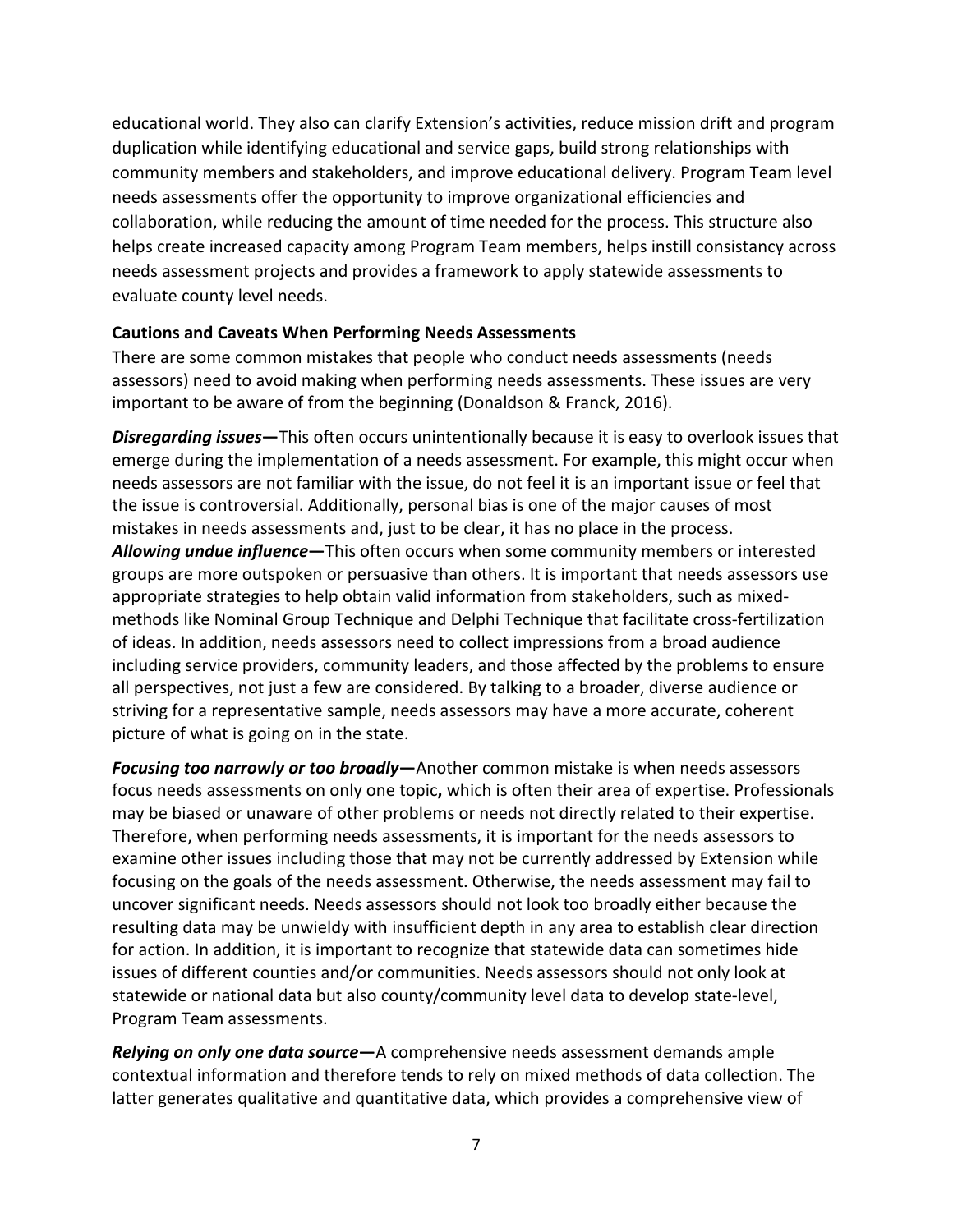should include different methods of data collection that will be used. Only looking at existing data or records will not give needs assessors a complete picture of what is going on in a community, county or state. In addition, the quality of existing data is sometimes questionable. what is going on in the community, county and/or the state. Faculty often depend on secondary data, which sometimes lead to subjective interpretations about needs. A good needs assessment plan

## <span id="page-7-0"></span>**Examples of Secondary Data Sources**

- Census data
- Federal and state department information
- United Way
- Newspapers
- including publications & reports • University faculty and students
- Local faith-based and community organizations
- Local government task force/reports including county/local government strategic plans, community/economic development reports, community health assessments, Kids Count, etc.
- Foundation reports
- Bureau of Justice Statistics
- Existing needs assessments

## <span id="page-7-1"></span>Needs Assessment Process

## <span id="page-7-2"></span>**1. Technical Assistance**

 three technical experts. If possible and feasible, the Evaluation Specialist will serve as the on their availability. Extension has a limited number of faculty members with expertise in needs assessment. As a result, a Needs Assessment Support Team (NAST) has been formed to better assist each NATF in conducting its individual statewide needs assessment. The NAST is currently composed of constant technical expert for all NATFs to ensure consistency in the needs assessment process across teams. Other technical experts will be cycled or rotated between Program Teams based

 The Program Team Chair is responsible for reaching out to the Evaluation Specialist and other technical experts to ascertain availability. The technical experts will advise their NATF on the procedures, appropriate analysis techniques, appropriate prioritization techniques, and other assessment plan, analyzing data and setting priorities. However, the level of technical assistance may vary from task force to task force based upon their expertise, skills and selection and development of appropriate needs assessment tools, adequate sampling topics as needed. Technical assistance (TA) is required for all NATFs when creating a new needs familiarity with the needs assessment framework.

As illustrated in Figure 1, the Needs Assessment Framework used in Extension follows a process.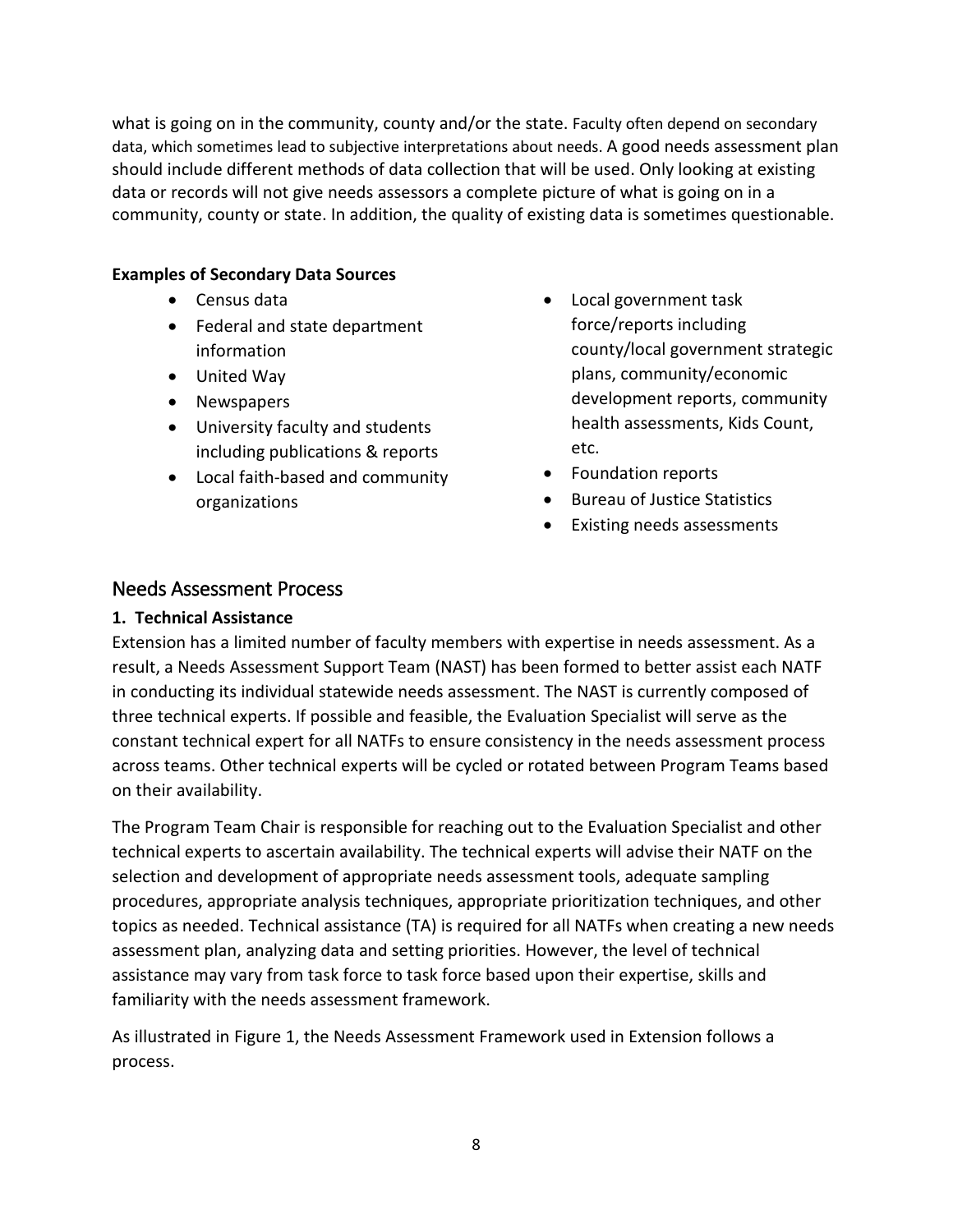## **[Figure 1](#page-0-0)**



# **Program Team Needs Assessment Framework**

NAST - Needs Assessment Support Team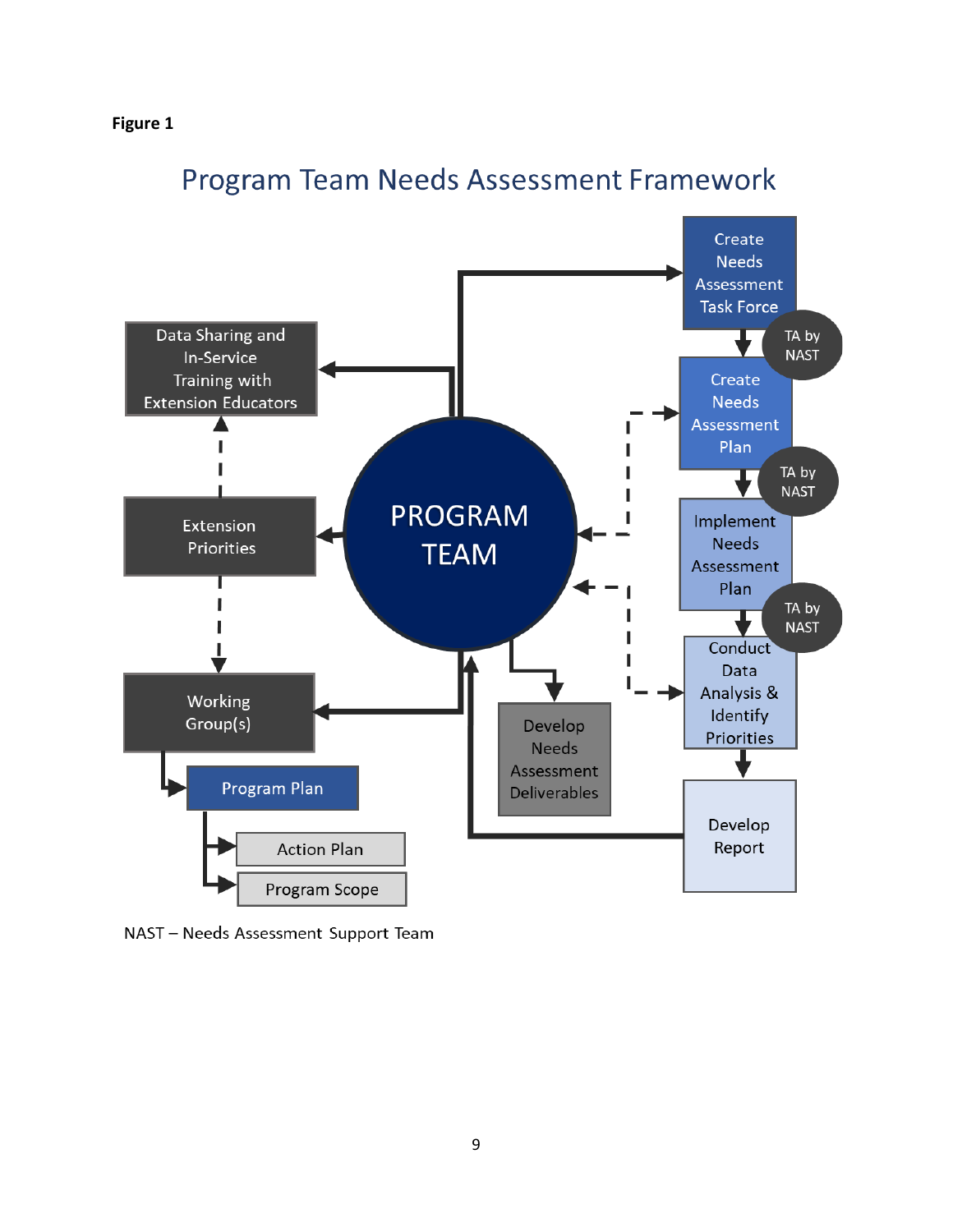## <span id="page-9-0"></span>**2. Develop the Needs Assessment Plan**

 The Program Team will create a NATF that will develop a needs assessment plan to submit to served. The NATF supported by the the needs assessment plan should: the Program Team for validation. The needs assessment plan including the validation should be completed within 3 months. The NATF may be composed of 5 to 6 members. The members of the NATF will be selected from the Program Team and the community or juridiction that will be

- Define the purpose/goals of the needs assessment (boundary and scope)
- • Define and identify the target audience of the needs assessment (boundary and scope)
- Identify the stakeholders and the potential use of the needs assessments
- Identify types of needs assessments to be conducted
	- $\checkmark$  Normative Needs Assessment
	- $\checkmark$  Expressed Needs Assessment
	- $\checkmark$  Perceived Needs Assessment
	- $\checkmark$  Relative Needs Assessment
- Identify approaches to measurement of needs
	- $\checkmark$  Extrapolating from Existing Studies: Normative Needs
	- $\checkmark$  Using Resource Inventories: Normative Needs
	- $\checkmark$  Using Service Statistics: Expressed Needs
	- $\checkmark$  Using Delphi Techniques: Normative Needs
	- $\checkmark$  Using Focus Groups: Perceived Needs
	- $\checkmark$  Conducting Interviews: Perceived Needs
	- $\checkmark$  Conducting Social Surveys: Perceived Needs
	- $\checkmark$  Using Nominal Group Technique (NGT): Perceived Needs
	- $\checkmark$  Using Working Groups: Perceived Needs
	- $\checkmark$  Holding a Public Forum: Perceived Needs
	- $\checkmark$  Conducting Spatial Analysis: Relative Needs
- Include the sample size and sampling procedures
- Include the instrument selected or developed
- Include a plan for IRB approval
- Include data analysis techniques and methods
- Include a plan of communication of the results
- Include a timeline
- Assign tasks based on skills and available resources

## <span id="page-9-1"></span>**3. Institutional Approval**

 University of Nevada, Reno is required to provide oversight of research that involves human subjects. Therefore, no collection of primary data as part of the needs assessment should be initiated until the UNR Institutional Review Board (IRB), through Research Integrity, provides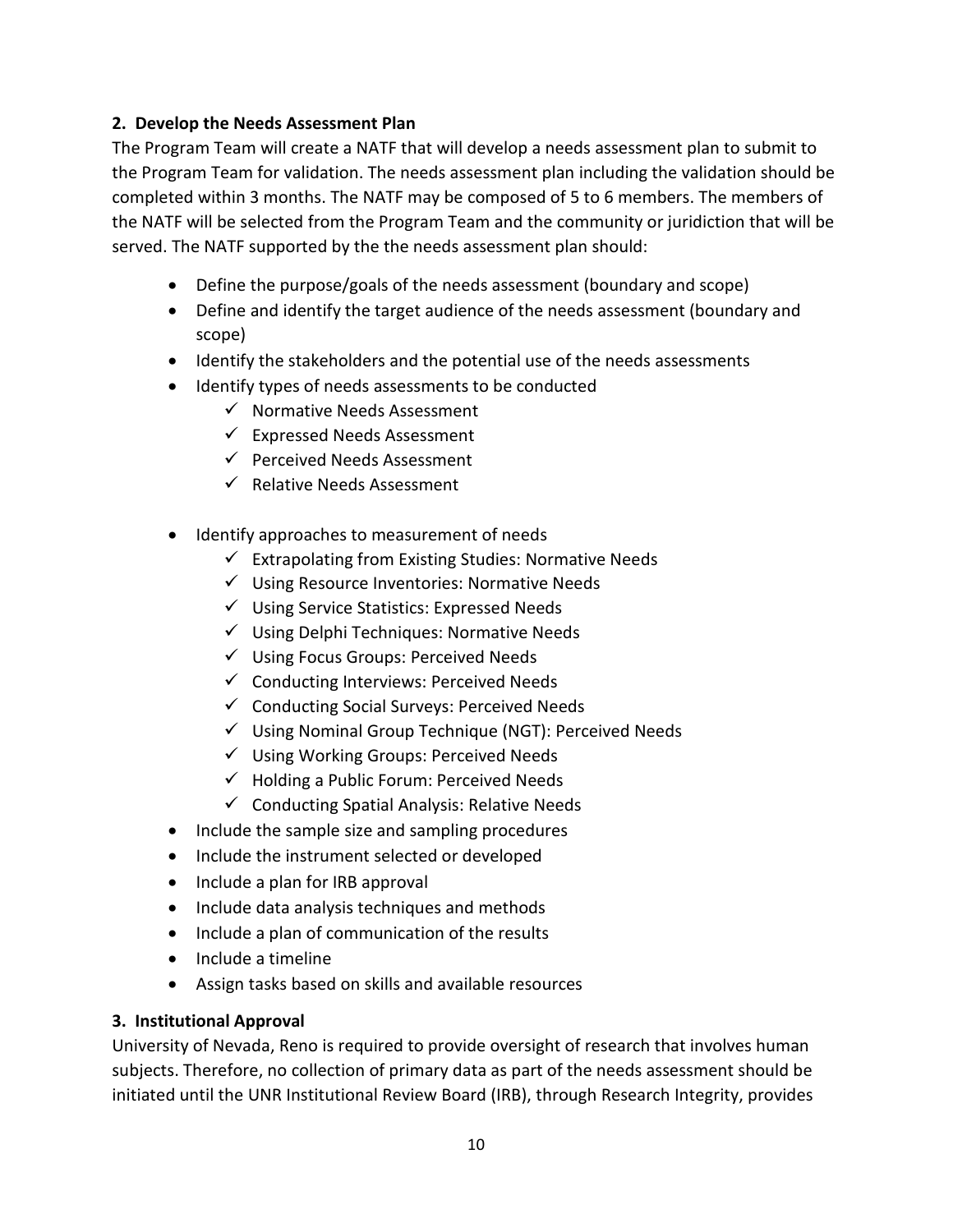completed and the instrument(s) have been drafted, the Human Subjects Review form must be written documentation of exemption or approval. Once the needs assessment plan has been completed and submitted to the IRB. More details on the procedures of IRB approval of human subject research can be found at: [https://www.unr.edu/research-integrity/human](https://www.unr.edu/research-integrity/human-research/researchers-affiliates)[research/researchers-affiliates.](https://www.unr.edu/research-integrity/human-research/researchers-affiliates)

## <span id="page-10-0"></span>**4. Implementation of the Needs Assessment Plan**

 approved by the UNR Institutional Review Board (IRB), the NATF may proceed with the completed within 5 -7 months. The Program Team is expected to oversee the implemention of the needs assessment plan to make sure the NATF adheres to the original plan. Once the needs assessment plan has been validated by the Program Team and has been implementation of the plan—data gathering. Two kinds of data, quantitative and qualitative, are expected to be collected. The implemention of the needs assessment plan should be

## <span id="page-10-1"></span>**5. Data Analysis and Priority Setting (1-2 months)**

 social conditions, the problems and the needs of the target audience including: Once the data,quantitative and qualitative, has been collected, compiled and cleaned, appropriate statistical analyses should be run on the data to provide a valid description of the

- The nature of the condition
- Characteristics of those experiencing the condition
- Scale and distribution of the condition
- Social values being threatened by the condition
- Who defines the condition as a problem
- How widely the condition is being recognized
- Ethnic and gender considerations
- Causes of the problem/issues
- • Criteria for action based on high priority needs:
	- $\checkmark$  PEARL test
		- **P**ropriety Is a program for the problem suitable?
		- **E**conomics Does it make economic sense to address the problem? Are there economic consequences if a problem is not solved?
		- **A**cceptability Will a community accept the program? Is it wanted?
		- **R**esources Is funding available or potentially available for a program?
		- **↑ Legality** Do current laws allow program activities to be implemented?
	- $\checkmark$  2x2 Prioritization Matrix

## <span id="page-10-2"></span> **6. Communication of the Needs Assessment Results**

 Once the data has been analyzed and the prorities have been set, within 3 months, the NATF should prepare and communicate a report to the Program Team for decision-making. The report should summarize the needs assessment results and provide specific recommendations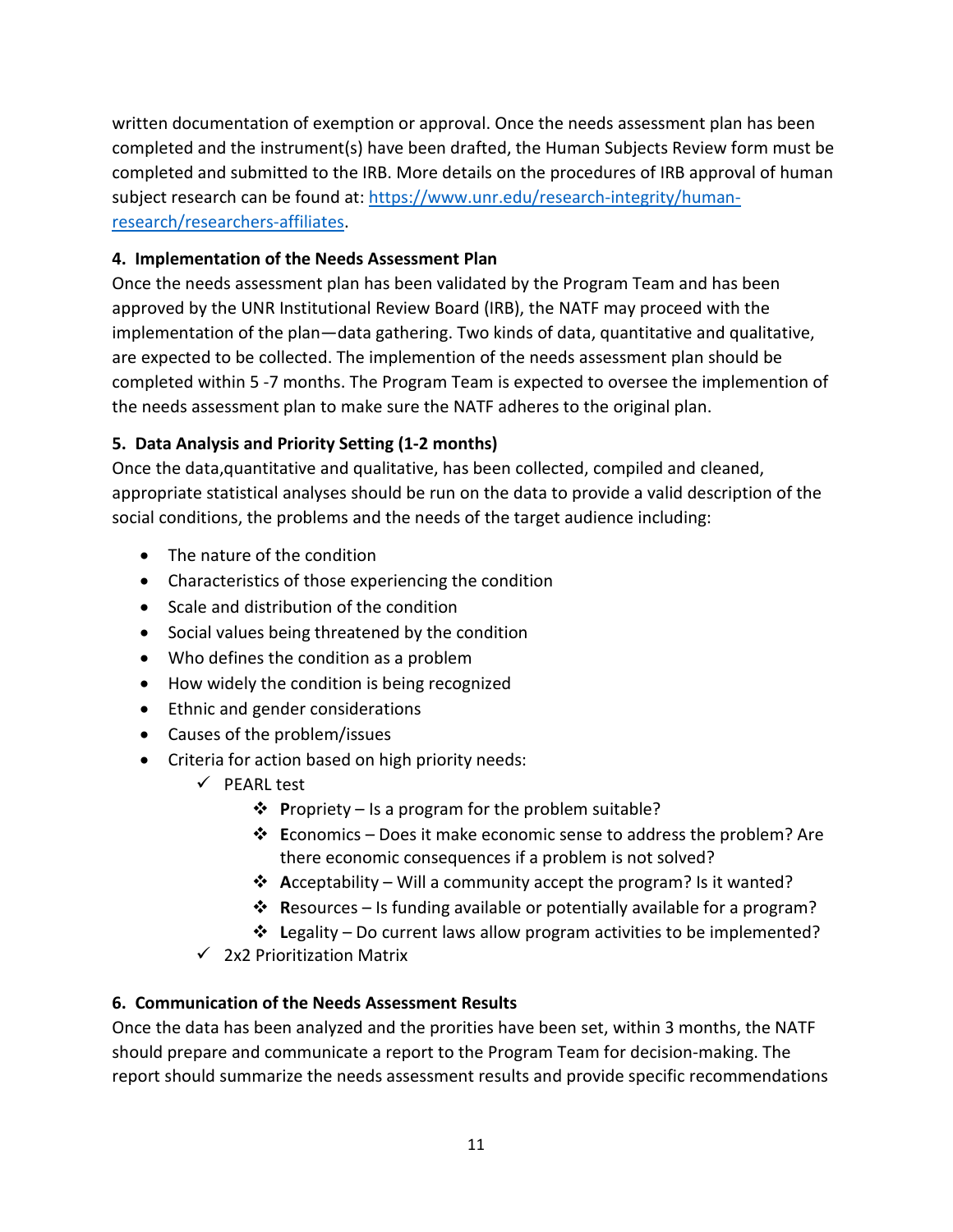to the Program Team. It is important to keep in mind that a good report should follow these five principles:

- 1. Use standards for comparison
- 2. Keep it simple and not attempt to provide too much information
- 3. Use charts and graphs in simple, non-technical language
- 4. Include labels and non-technical languages
- 5. Present data aggregation at a level that matches the recipients' place in the organization

 The NATF may also give an oral presentation of the report to the Program Team. The oral outcomes of the needs assessment. If there are significant disagreements, the NATF may need briefing may facilitate discussions between the task force and the Program Team on the to revise the report and finalize it accordingly.

 Once the NATF has finalized the needs assessment report based on the feedback received from Team. The latter will use the final report to set Extension priorities for the Working Group's the Program Team, it will submit a final copy of the needs assessment report to the Program program planning and action.

## <span id="page-11-0"></span> **7. Needs Assessment Deliverables**

Besides the statewide needs assessment report, the needs assessment may yield additional deliverables including the following:

- County reports Fact sheets
- Published articles Dashboards
- Presentations and posters Data collection tools
- Teaching materials
- 
- 
- 

 In addition, the Program Team will provide in-service trainings to Extension Educators on the programming as described earlier. data, findings and use of the needs assessment reports for local priority setting and programming as described earlier.<br>
12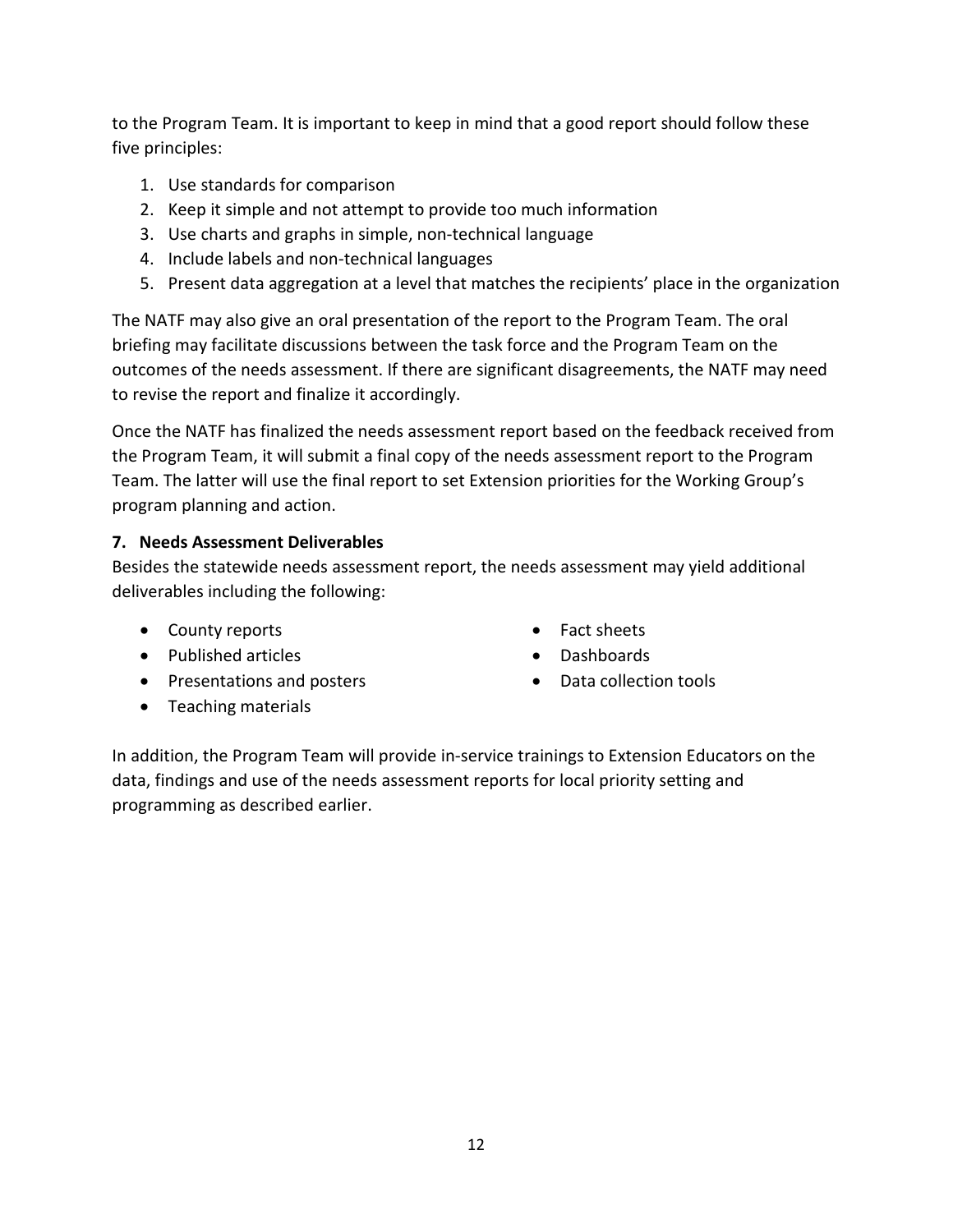## <span id="page-12-0"></span>Definition of Terms

- (Witkin & Altschuld,1995). It is the collection of data from one person. This approach both practice and supervision. In addition, it's preferable to select interviewers who in the outcomes of the needs assessment. • **Conducting Interviews:** Is another measurement approach of perceived needs. It is commonly used as an alternative or adjunct to written surveys to elicit critical incidents allows "opportunity for free expression and for revealing attitudes and feelings" (Witkin & Altschuld,1995, p.149). However, if a needs assessment project requires multiple interviewers, it is essential to train the interviewers. The best training often includes share similar demographics with the target audience and who have no personal stakes
- available for measuring needs. However, "it is often used incorrectly to elicit people's wish lists rather than as a means of determining needs" (Witkin & Altschud, 1995, p. • **Conducting Social Surveys**: This is probably one of the most powerful approaches 129). It involves collecting information from people residing in the community, which provides original data tailored to the specific needs of a community or geographic location in question. A survey usually has two foci: identification of individuals' perceptions of a need and determination of individuals' knowledge of existing services or activities (Kettner et al.,2013).
- • **Conducting Spatial Analysis**: This approach is often used to collect information on establish the status of a community to set priorities for Extension programming. existing gaps among neighboring communities assuming that social problems and needs are not uniformly distributed in geographic space. This approach can be used to
- **Expressed Needs Assessment:** An assessment conducted to determine which segment of the target population has sought help to meet their needs.
- • **Extrapolating from Existing:** Is a methodology used to measure normative needs. This determine the prevalence rate of a particular need in Nevada. However, before rates should be operationally defined. A complementary approach to this methodology is position to establish parameters of needs. methodology consists of gathering secondary information including data collected by others in other geographical areas or for additional purposes such as existing census, governmental and community dashboard data, and alike, that accurately describes the situation of the target audience. For instance, a national survey may be used to can be applied, the population's characteristics should be identified and the conditions professional or expert judgement. Subject matter experts are often familiar with existing surveys and relevant research in their areas of expertise and are often in a
- • **Holding a Public Forum**: This measurement approach of needs is an open meeting in which the general public is invited to articulate their own needs, to represent the concerns of their neighbors, and in some instances to speak for organized constituencies. This approach also offers opportunities for building consensus among the participants and setting priorities for Extension programming.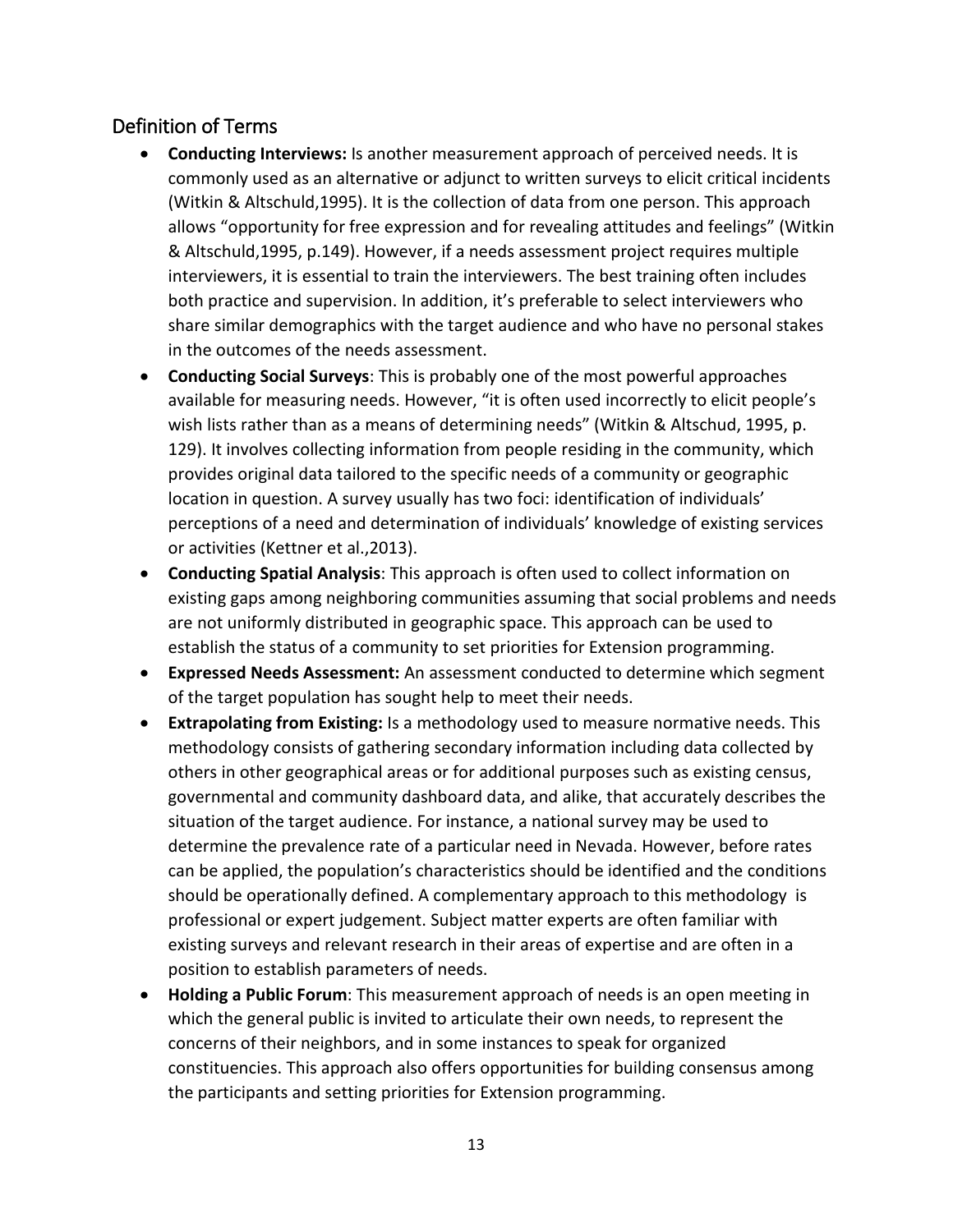- to assess the strengths, challenges, and threats of research studies, with a specific lens • **Institutional Review Board (IRB)**: Institutions of Higher Education typically convene IRBs to review, authorize and monitor research involving human subjects.
- • **Needs Assessment**: Is a systematic process to determine needs or gaps between current conditions and desired conditions using appropriate data collection techniques.
- task force to determine the state priority needs for Extension programming. • **Needs Assessment Plan**: Is a plan developed and carried out by each needs assessment
- • **Needs Assessment Support Team** (NAST): Is a group of Extension's needs assessment technical experts who assist Program Teams with their statewide needs assessments.
- • **Needs Assessment Task Force** (NATF): Iis a group formed by each Program Team to conduct the statewide needs assessment.
- • **Normative Needs Assessment:** Is an assessment conducted to determine whether the target population's needs fall below a standard or criterion established by custom, authority, or general consensus (experts and service providers).
- Resources, and Legality. This test uses a series of questions to examine each issue of concern systematically to establish general priorities for programming. • **PEARL Test:** Is an acronym that stands for Propriety, Economics, Acceptability,
- **Perceived Needs Assessment:**An assessment conducted to determine what the target population thinks their needs are or feel their needs to be.
- • **Primary Data:** Refers to data or information collected directly from the target audience or original source by individuals involved in the statewide needs assessment through surveys, interviews, focus groups and alike. Primary data are often called original data and are regarded as the best kind of data in needs assessments.
- that align with state legislative mandates along with regional and national priorities. select administrative faculty for program areas that do not have academic oversight. Each Program Team has a lead and is responsible for developing a five year Plan of • **Program Teams:** This is a structure of UNR Extension. Extension has five Program Teams Program Teams are responsible for identifying statewide needs and priorities within their respective areas and establish Working Groups to address these priorities. Program Teams are comprised of academic faculty with subject matter expertise and Work. For more information on Program Teams visit: <https://extension.unr.edu/publication.aspx?PubID=3507>
- **Relative Needs Assessment:** Measures gaps between the level of services existing in one community and those existing in similar community or geographic area.
- other types of assessment run by individuals who are not involved in the statewide • **Secondary Data**: Refers to data or information collected from studies, surveys and/or needs assessment. Secondary data are also known as archived data and are often found on websites.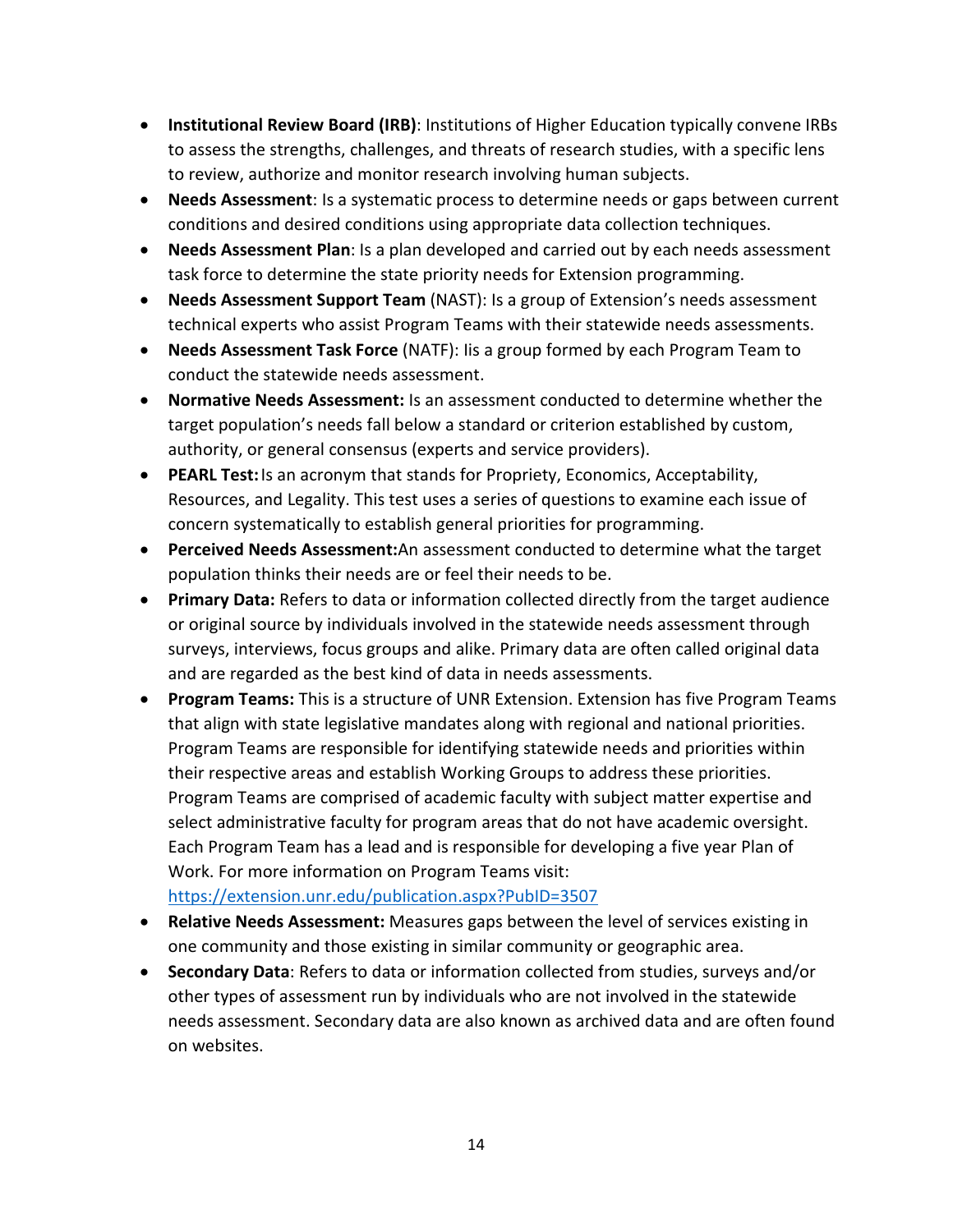- or topics where they are engaged in several rounds of data collection and their opinions • **Using Delphi Techniques:** It is a systematic, iterative, nonthreatening method for measuring normative needs. It involves surveying a panel of experts on particular needs are aggregated and shared with the panel after each round until consensus is reached.
- homogeneous group of between 8 and 12 individuals with similar demographics by (e.g., job training) might look like. One benefit of this approach is that it allows group • **Using Focus Groups:** This approach can be used to measure the perceived needs of a asking about their opinions, beliefs and attitudes toward a particular product, service or activity. The goal here is not to obtain consensus, but rather to gather a wide range of perspectives. For example, needs assessors usually begin a focus group with a list of priorities identified through other data collection techniques (e.g., nominal group technique, public forums, etc.) and ask participants what a particular service or activity interaction, which helps with recall and gives a needs assessor descriptions of shared experiences.
- perceived needs. This approach or techinque has been used to encourage equitable • **Using Nominal Group Technique** (NGT): Is another approach to measurement of participation of community members in the needs assement process aimed at identifying problems or opportunities and setting priorities for Extension programming. This approach helps to minimize the peers' influence or group-think in the process.
- • **Using Resource Inventories:** Another methodology used to measure normative needs. This methodology involves collection of information in an attempt to identify the total individuals involved in the collection of this type of information develop a mechanism to system and its boundaries. It identifies at-risk populations, service providers and their perceived capacity to meet greater demand, services offered, criteria of eligibility, and whether there are waiting lists and referral lists. However, it is important that reduce definitional disagreements since agencies may use similar terminology but carry out different activities.
- • **Using Service Statistics:** Another approach that can be used to measure normative needs. It involves analysis of data utilization, which builds on the resource inventory approach. This includes a description of: 1) who is receiving; 2) what; 3) from whom; assessors a comprehensive picture of the total human service system. and 4) at what cost. This data can be aggregated across agencies giving the needs
- opportunity and building consensus among the participants. • **Using Working Groups**: Is another approach to measurement of needs similar to focus groups. However, this approach involves a larger group of individuals (12 -30) and it is best suited for gaining insights on individuals' shared understanding of a problem or
- Working Groups are formed to develop and implement programs, educational materials and/or strategies to address identified needs and priorities. Membership is broad to • **Working Groups:** Working Groups are part of UNR Extension's Program Team structure. position the Working Group for the greatest success. Each Working Group has a Chair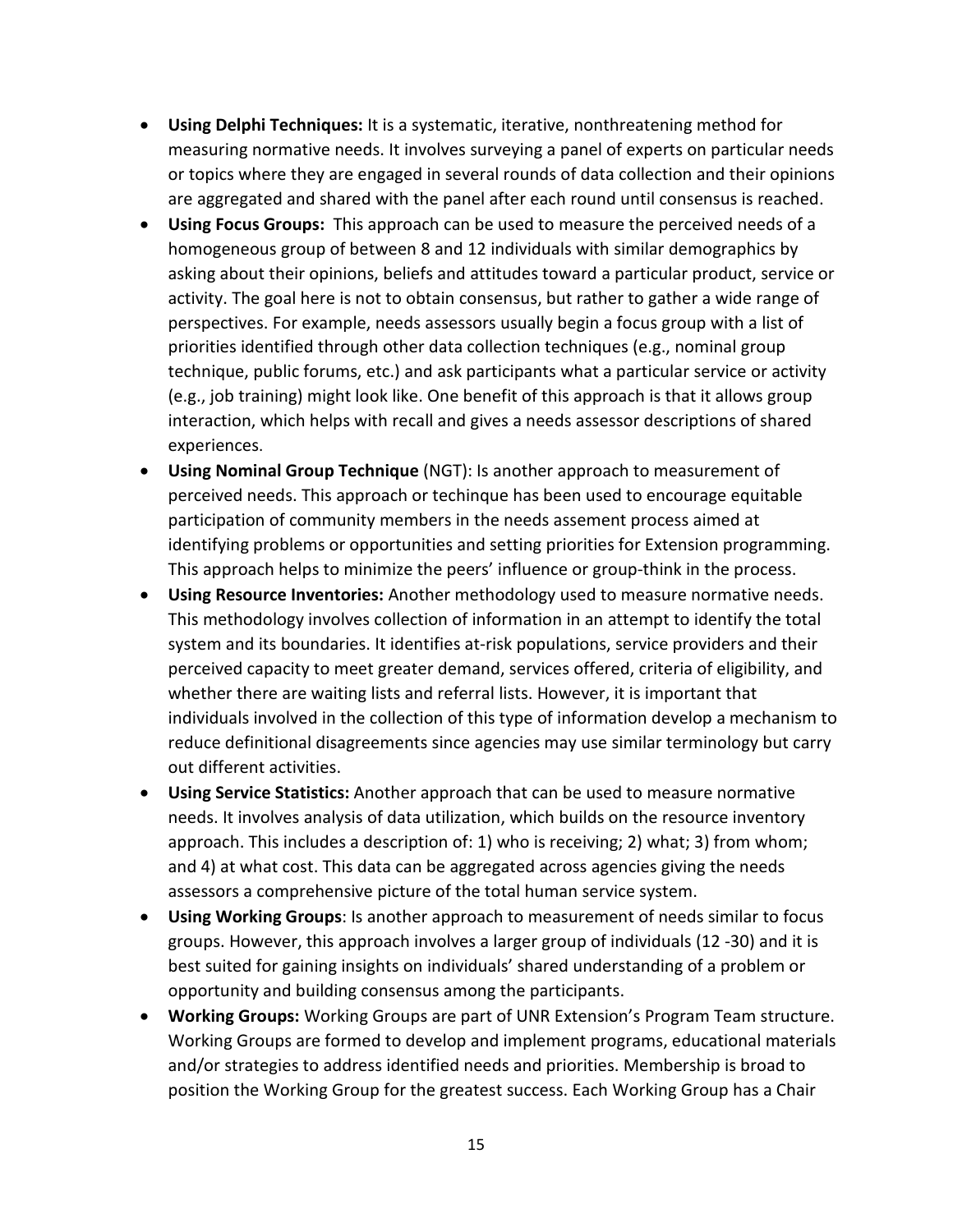and is responsible for developing a Work Plan that identifies how the need or priority will be addressed. For more information on Working Groups, visit: <https://extension.unr.edu/publication.aspx?PubID=3507>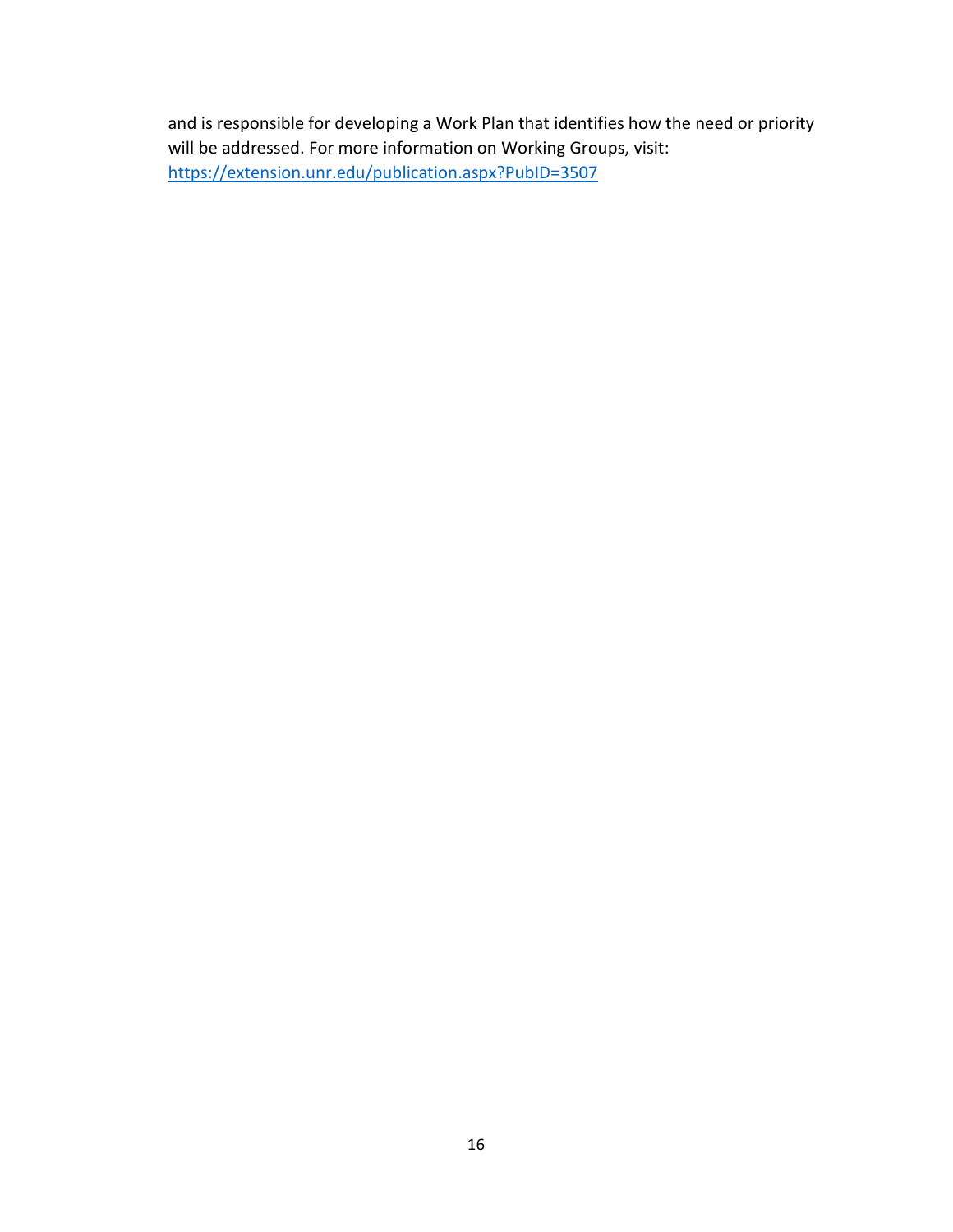## <span id="page-16-0"></span>Examples of Statewide Needs Assessment

- Alaska Division of Vocational Rehabilitation 2020 Comprehensive Statewide Needs Assessment. Retrieved from: [https://labor.alaska.gov/dvr/about\\_us/dvr-2020-csna.pdf.](https://labor.alaska.gov/dvr/about_us/dvr-2020-csna.pdf)
- • Children, Youth, and Families Program Review and Needs Assessment. University of Nevada, Reno Extension[. https://nevada.box.com/s/yt11hrzjdaouvyc80xvoxcm2l6kk8gjh](https://nevada.box.com/s/yt11hrzjdaouvyc80xvoxcm2l6kk8gjh)
- Comprehensive Statewide Needs Assessment of Individuals With Disabilities In Utah. Retrieved from: [https://gardner.utah.edu/wp](https://gardner.utah.edu/wp-content/uploads/2015/09/UTRehabNeedsAssess-ExecSum_2013.pdf)[content/uploads/2015/09/UTRehabNeedsAssess-ExecSum\\_2013.pdf](https://gardner.utah.edu/wp-content/uploads/2015/09/UTRehabNeedsAssess-ExecSum_2013.pdf)
- Meeting the Needs of Nevada's Older Adults: The Role of University of Nevada Cooperative Extension. University of Nevada, Reno Extension. <https://nevada.box.com/s/yt11hrzjdaouvyc80xvoxcm2l6kk8gjh>
- Montana's Early Childhood System: A Comprehensive Statewide Needs Assessment. Retrieved from: [https://dphhs.mt.gov/Portals/85/ecfsd/documents/ChildCare/PDGB-](https://dphhs.mt.gov/Portals/85/ecfsd/documents/ChildCare/PDGB-5system/MTEarlyChildhoodNeedsAssessment.pdf)[5system/MTEarlyChildhoodNeedsAssessment.pdf](https://dphhs.mt.gov/Portals/85/ecfsd/documents/ChildCare/PDGB-5system/MTEarlyChildhoodNeedsAssessment.pdf)
- • Montana State University Extension 2019 Health and Nutrition Statewide Needs Assessment. Montana State University Extension. https://msuextension.org/wellness/needs\_assessment/index.html
- Individuals with Disabilities. Retrieved from: [https://www.nd.gov/dhs/dvr/docs/4\\_11-](https://www.nd.gov/dhs/dvr/docs/4_11-a.pdf) • Results of Comprehensive Statewide Assessment of the Rehabilitation Needs of [a.pdf](https://www.nd.gov/dhs/dvr/docs/4_11-a.pdf)
- • State of New Hampshire Department of Education Comprehensive Statewide Needs Assessment. Retrieved from: [https://www.education.nh.gov/sites/g/files/ehbemt326/files/inline](https://www.education.nh.gov/sites/g/files/ehbemt326/files/inline-documents/sonh/csna-rfp-01222021_0.pdf)[documents/sonh/csna-rfp-01222021\\_0.pdf](https://www.education.nh.gov/sites/g/files/ehbemt326/files/inline-documents/sonh/csna-rfp-01222021_0.pdf)
- Utah State University, Extension, Statewide Assessments. Retreived from: <https://extension.usu.edu/employee/program-evaluation/statewide-needs-assessment>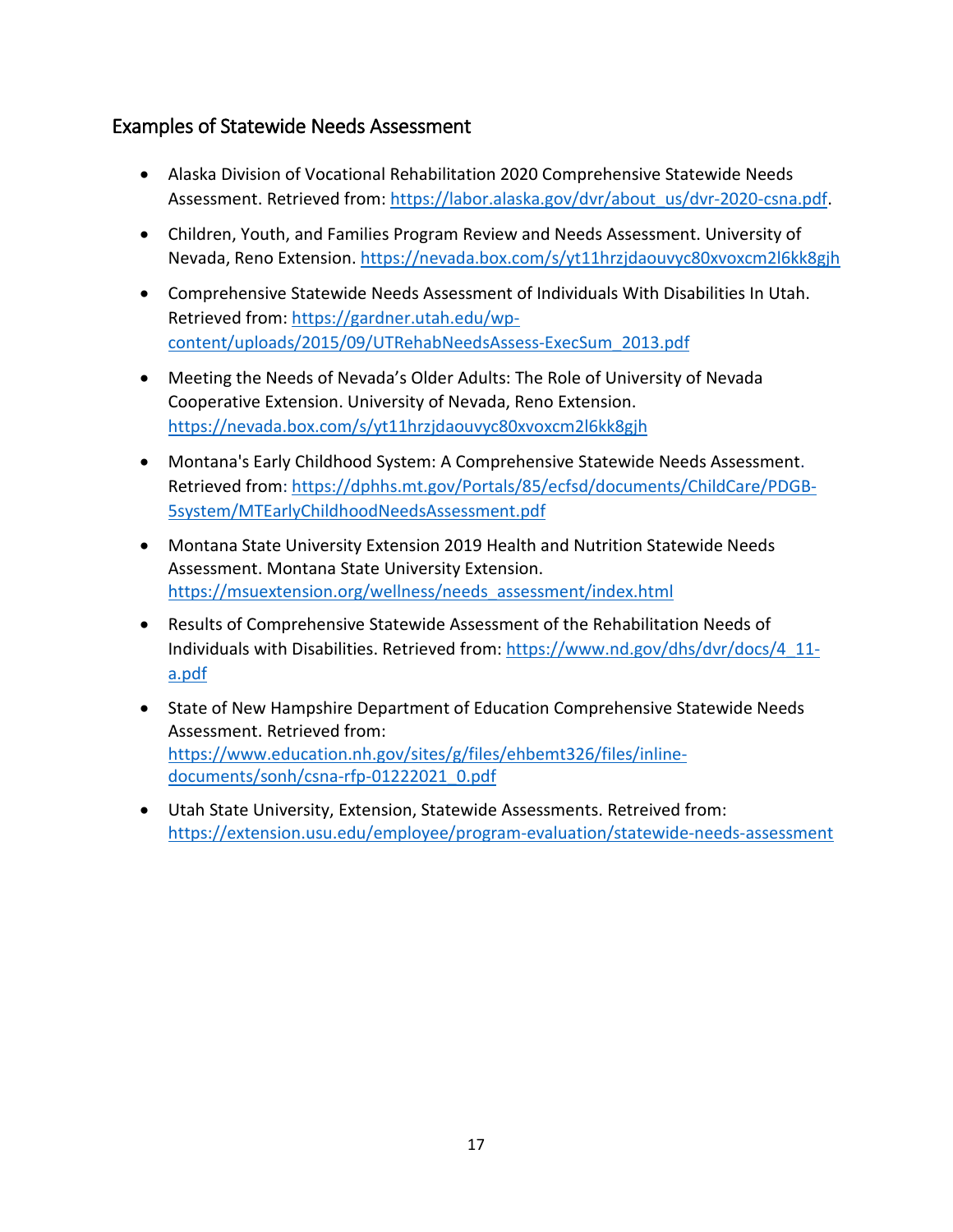## <span id="page-17-0"></span>Resources

- CDC 500 Cities Project: 2016 to 2019 [https://www.cdc.gov/places/about/500-cities-](https://www.cdc.gov/places/about/500-cities-2016-2019/)[2016-2019/](https://www.cdc.gov/places/about/500-cities-2016-2019/)
- CDC BRFSS Prevalence & Trends Data <https://www.cdc.gov/brfss/brfssprevalence/index.html>
- • CDC National Health and Nutrition Examination Survey <https://wwwn.cdc.gov/nchs/nhanes/search/default.aspx>
- CDC Places: Local Data for Better Health <https://www.cdc.gov/places/>
- CDC Stats of the States https://www.cdc.gov/nchs/pressroom/stats\_of\_the\_states.htm
- CDC WONDER <https://wonder.cdc.gov/>
- County Health Rankings & Roadmaps <https://www.countyhealthrankings.org/>
- Google Trends <https://trends.google.com/trends/?geo=US>
- Healthy People.gov <https://www.healthypeople.gov/2020/data-search/>
- Kids Count Data Center <https://datacenter.kidscount.org/>
- <https://extension.unr.edu/publication.aspx?PubID=3557>• Koundinya, K., Evans, W., & Chiarella (2020). *Needs assessments processes, methods and examples: Annotated bibiologray.* University of Nevada, Reno, Extension. SP-20-04.
- Opportunity Insights: Economic Tracker https://tracktherecovery.org/
- SparkMap <https://sparkmap.org/map-data-list/>
- Truckee Meadows Tomorrow Dashboard <https://www.truckeemeadowstomorrow.org/find-data>
- United States Census Bureau <https://data.census.gov/cedsci/>
- USDA National Agriculture Statistics Center https://www.nass.usda.gov/AgCensus/
- Viz Hub https://vizhub.healthdata.org/subnational/usa
- Well Being in the Nation Network <https://www.winmeasures.org/statistics/winmeasures>